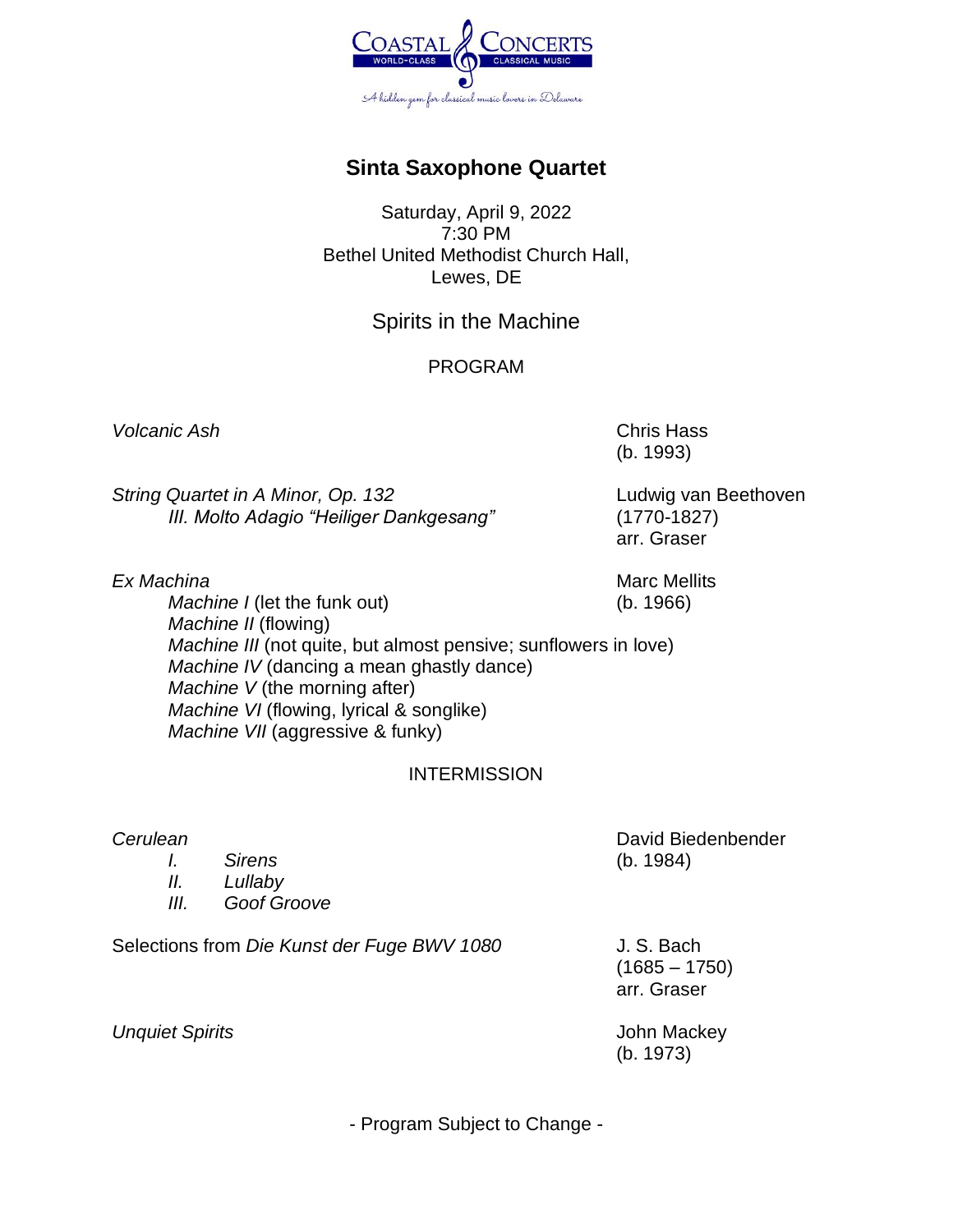# *Program Notes*

## Spirits in the Machine

Inspired by the writings of composer Marc Mellits (of the saxophone quartet functioning as one machine powered by four individuals), this program highlights contemporary works for the ensemble. These are influenced by funk, soul and minimalism - all with a lyrical tone that fuses with earlier works from the chamber music/classical canon. This highlights a full palette of compositional and instrumental colors.

### **HASS**

*Volcanic Ash (2017)* (Winner of 2017 DSQ Composition Competition)

Volcanic Ash is a boisterous and lively piece for saxophone quartet, fusing the harmonic language of Middle Eastern music with the form, rhythms, and overall intensity found in heavy metal. The piece features constant meter changes, low open fifth "power chords", and sweeping *arpeggios*, but is complemented by a calm and reflective chorale. Volcanic Ash was written for Donald Sinta Quartet's Composition Competition in 2017, taking Dan Graser's advice of writing a quartet that is "harder, faster, and louder than my first saxophone quartet, *Polar Vortex*, in an attempt to challenge the incredibly talented ensemble".

### **BEETHOVEN**

*Molto Adagio "Heiliger Dankgesang"* from *String Quartet in A minor, Op. 132 (1825)*

This beautiful slowly unfolding *Adagio* forms the formal and emotional core of Beethoven's String Quartet No. 15. It was written while the composer was recovering from a serious intestinal inflammation that he at many points thought would spell his demise. He headed the movement *Heiliger Dankgesang* (Sacred Song of Thanks). The structure of the music alternates slower sections in the churchlike Lydian mode with faster more upbeat sections that Beethoven dubbed *Neue Kraft fühlend* (feeling new strength).

The movement begins with all four instruments overlapping in large rhythmic structures spelling a brief *motif*, followed by the actual chorale of the movement, in turn followed by the "new strength" music. Each time this slow introduction gets more rhythmically complicated and more connected to the chorale, ultimately ending in quiet reverent thanksgiving in the upper registers of all instruments.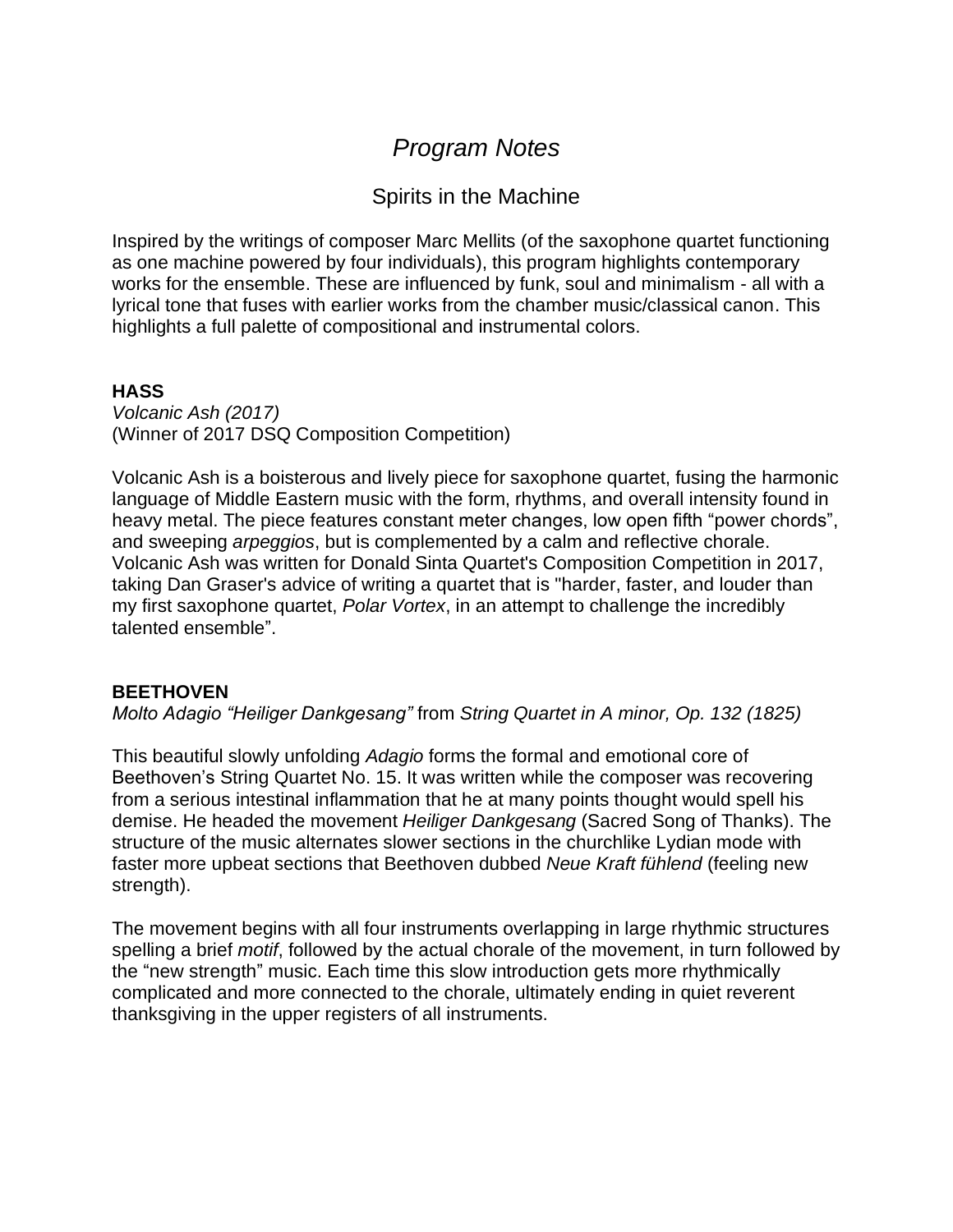## **MELLITS**

*Ex Machina (2017)* 

This work was commissioned from Chicago-based composer Marc Mellits, by a consortium of seven American saxophone quartets from across the USA. As such, each of the seven movements was inspired by a unique quality that Marc found in the individual quartets; the result is an amalgamation of their lyrical, timbral, and ensemble characteristics.

However, the common thread among all of the movements is the use of the saxophone quartet as one large machine, occasionally functioning in four parts, and at other times functioning as one single gigantic entity. As with much of Mellits' writing for saxophone, the instrument's history in funk and soul music is brought into his minimalist style by way of seemingly simple yet in fact quite complex rhythmic grooves.

The work is dedicated to the seven saxophone quartets: Donald Sinta Quartet, Project Fusion, Barkada, Mirasol, Kenari, Zzyzx, and Assembly.

### **BIEDENBENDER**

*Cerulean (2017)*

*"Cerulean* was inspired by my son Izaak. From the moment he was born, he was extraordinarily curious and inquisitive. He often looked around the room, searching for interesting objects, enthusiastically turning his head, and opening his big, beautiful blue eyes wide to get a better view of the world around him. He also loved (and still loves) to find and follow interesting sounds, including the sirens of passing fire trucks, police cars, and ambulances.

"In the first movement, *Sirens*, I imagined waves of sound approaching and then departing in slow motion, like some strange police siren heard through a baby's distorted sense of time.

"The second movement is a simple lullaby. Rather than sing the same lullaby for him each night, I often found myself humming long, repetitive, improvised phrases that eventually, over the course of rocking him to sleep, coalesced into a more coherent melody. The movement begins with soft, hushed waves—different waves than the first movement. These waves eventually transform into something more ecstatic, as I imagine him making the transition from consciousness to the exciting, magical place of a baby's dreams. Finally, I find the tune for which I was searching, played by the soprano saxophone and accompanied by a hymn-like chorale played by the rest of the quartet that has been slightly distorted, as if the sound has been refracted through the flickering flame of a candle that is warmly illuminating Izaak's room as he sleeps.

"The final movement, *Goof Groove*, is inspired by this goofy dance Izaak liked to do in our living room. As a baby, he would sit and awkwardly bob his torso back and forth in a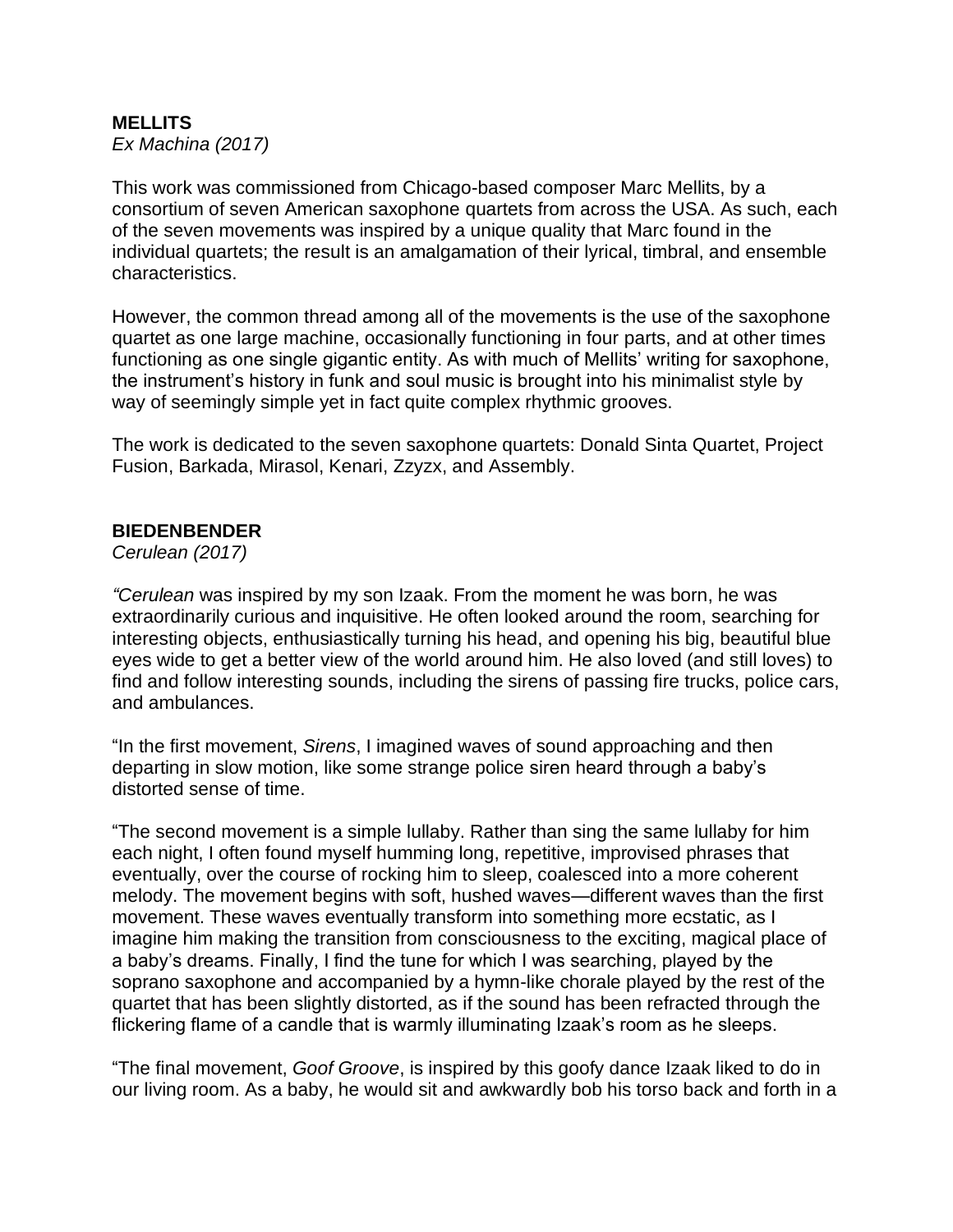peculiar meter while singing his own crazy, lilting tune; however, as he got older and learned to walk, he began to run and spin in circles, dancing and singing silly songs. I imagined the goofy bobbing of his infancy transforming into the spinning circular dancing he now does at four years old, eventually spinning out of control, finally arriving in a tired, happy, dizzy heap on the floor."

~ David Biedenbender

*Cerulean* was written for and commissioned by the Donald Sinta Saxophone Quartet. It was premiered by them at the 2017 North American Saxophone Alliance National Biennial Conference.

### **BACH**

*Die Kunst der Fuge BWV 1080 (post. 1751)*

Johann Sebastian Bach's *The Art of Fugue* was begun towards the end of his life. It represents the last great collection by the master composer. The work was written as an open score, without instrumental specifications, but most scholars agree that it is a harpsichord work. In its entirety it consists of fourteen fugues and four canons all in the same key (originally D minor) and all utilizing the same motto theme. Don't expect jazzed-up Bach here; this is a thoroughly classical work. Bach never heard a saxophone, but the clarity, virtuosity, and restrained expressivity of this family of instruments would probably have pleased him greatly.

By the time of Bach's death in 1750, fugue writing had gone out of style and *The Art of Fugue* did not receive the commercial success that his family had hoped. Nevertheless, the work took the idea of contrapuntal design to a new level and represents the output of a seasoned composer at the height of his artistic and intellectual genius. Never before nor hence has there been such a fusion of beauty and logic in the exploration of the principles of counterpoint.

### **MACKEY**

*Unquiet Spirits (2012)*

The piece's title reflects the unsettled and unsettling moods evoked in the three movements. The restless first movement propels the ensemble to a climactic bout of raucous rhythmic gestures. The second movement is an off-kilter dance, featuring acrobatic counterpoint throughout the ensemble and an eerie, waltz-like middle theme. Finally, the third movement is a fiendish *moto perpetuo*, described by the composer as a "barn burner." The ensemble trades incessant sixteenth-note runs and jarring syncopated rhythms in a swirl of mixed meters. The tenor saxophone tries to lure the group into a sinewy melody, but is soon swamped by the ensemble's relentless motion.